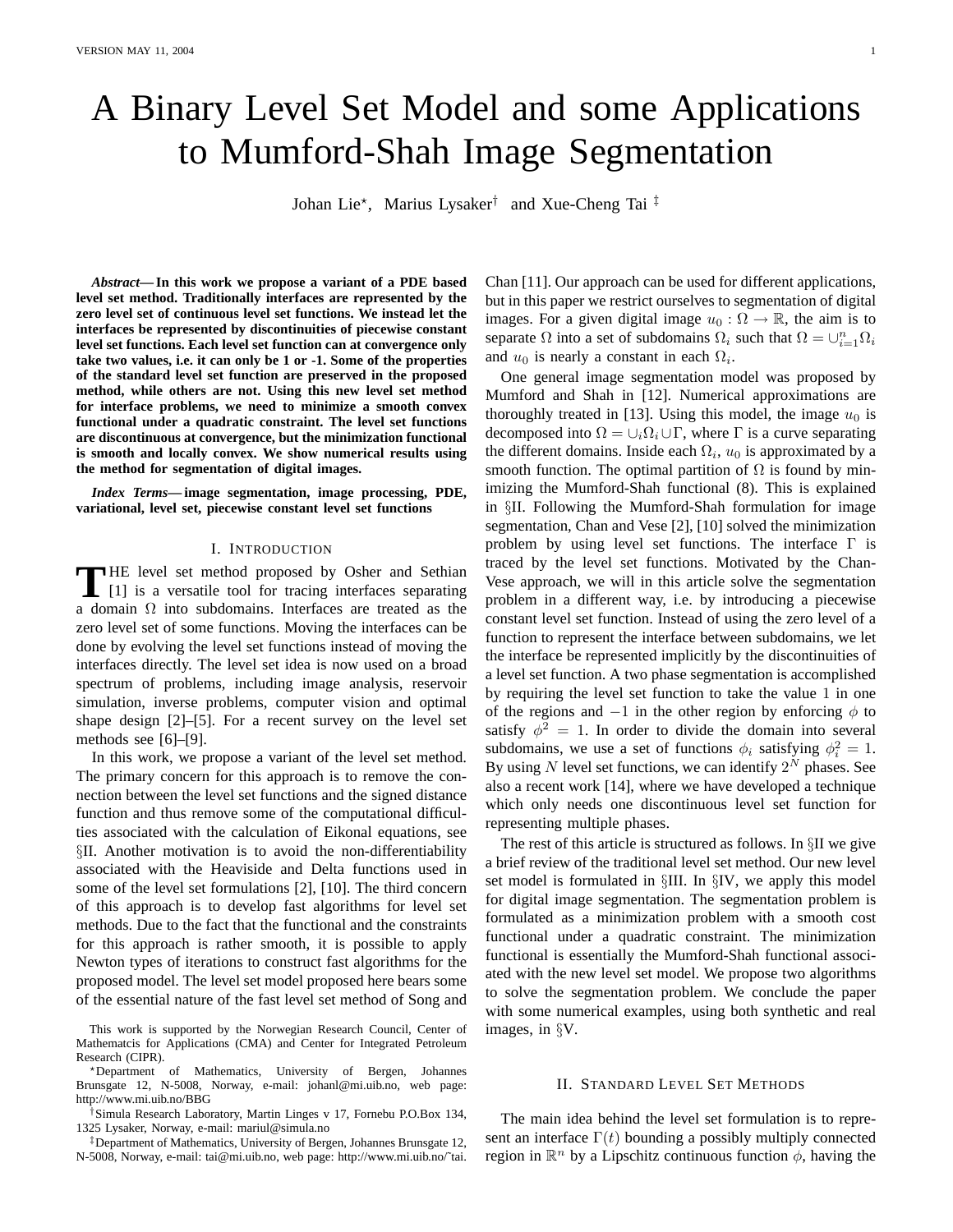following properties

$$
\begin{cases}\n\phi(x,t) > 0, & \text{if } x \text{ is inside } \Gamma(t), \\
\phi(x,t) = 0, & \text{if } x \text{ is at } \Gamma(t), \\
\phi(x,t) < 0, & \text{if } x \text{ is outside } \Gamma(t).\n\end{cases}
$$
\n(1)

Some regularity must be imposed on  $\phi$  to prevent the level set function of being too steep or flat near the interface. This is normally done by requiring  $\phi$  to be a signed distance function to the interface

$$
\begin{cases}\n\phi(x,t) = d(\Gamma(t),x), & \text{if } x \text{ is inside } \Gamma(t), \\
\phi(x,t) = 0, & \text{if } x \text{ is at } \Gamma(t), \\
\phi(x,t) = -d(\Gamma(t),x), & \text{if } x \text{ is outside } \Gamma(t),\n\end{cases}
$$
\n(2)

where  $d(\Gamma(t), x)$  denotes Euclidian distance between x and  $\Gamma(t)$ . Having defined the level set function  $\phi$  as in (2), there is a one to one correspondence between the curve Γ and the function  $\phi$ . The distance function  $\phi$  obeys the Eikonal equation

$$
|\nabla \phi| = 1. \tag{3}
$$

The solution of (3) is not unique in the distributional sense. Finding the unique vanishing viscosity solution of (3) is usually done by solving the following initial value problem to steady state

$$
\phi_t + sgn(\tilde{\phi})(|\nabla \phi| - 1) = 0 \tag{4}
$$

$$
\phi(x,0) = \tilde{\phi}(x). \tag{5}
$$

In the above,  $\phi$  may not be a distance function. When the steady state of equation (4) is reached, it will be a distance function having the same zero curve as  $\phi$ . This is commonly known as the reinitialization procedure. For numerical computations this procedure is crucial, and many numerical finite difference schemes exists. See [3], [6], [7], [15] for some details. The interface  $\Gamma(t)$  is implicitly moved according to the nonlinear PDE

$$
\frac{\partial \phi}{\partial t} + \mathbf{v} \cdot \nabla \phi = 0, \tag{6}
$$

where  $v$  is a given velocity field. This vector field can depend on geometry, position, time and internal or external physics. Usually only the velocity normal to the interface  $v<sub>N</sub>$  is needed, and  $\phi$  is then moved according to the modified equation

$$
\frac{\partial \phi}{\partial t} + v_N |\nabla \phi| = 0. \tag{7}
$$

### *Level Set Methods and Image Segmentation*

The active contour (snake) model evolves a curve  $\Gamma(t)$  in order to detect objects in an image  $u_0$  [16]. The curve is moved from an initial position  $\Gamma(0)$  in the direction normal to the curve, subject to constraints in the image. An edge detector  $g(\nabla u_0)$  determines when  $\Gamma(t)$  is situated at the boundary of an object. One limitation of the snake model is that the curve is represented explicitly, thus topological changes like merging and breaking of the curve may be hard to handle. To address this problem, a level set formulation of the active contour model was introduced in [17]. Later, Chan-Vese introduced a level set model for active contour segmentation, with the very important property that the stopping criteria is independent of  $\nabla u_0$  [2]. This means that boundaries not defined by gradients can be detected. Instead, the evolvement of the curve is based on the general Mumford-Shah formulation of image segmentation, by minimizing the functional

$$
F^{MS}(u,\Gamma) = \sum_{i} \int_{\Omega_i} |c_i - u_0|^2 dx + \mu |\Gamma| + \nu \int_{\Omega \setminus \Gamma} |\nabla u|^2 dx. \tag{8}
$$

In the above,  $|\Gamma|$  is the length of  $\Gamma$ . A minimizer of this functional is smooth in  $\Omega \backslash \Gamma$ . The piecewise constant Mumford-Shah formulation of image segmentation is to find a partition of  $\Omega$  such that u in  $\Omega_i$  equals a constant  $c_i$ , and  $\Omega = \bigcup_i^n \Omega_i \cup \Gamma$ . The two last terms in (8) are regularizers measuring curvelength of the curves bounding the phases, and smoothness of u in  $\Omega \backslash \Gamma$ . Based on (8), Chan and Vese [2] proposed the following minimization problem for a two phase segmentation

$$
\min_{c_1, c_2, \phi} \left\{ \int_{\Omega} |u_0 - c_1|^2 H(\phi) dx + \int_{\Omega} |u_0 - c_2|^2 (1 - H(\phi)) dx \right. \left. + \nu \int_{\Omega} H(\phi) dx + \mu \int_{\Omega} \delta(\phi) |\nabla \phi| dx \right\}.
$$
\n(9)

Here  $\phi$  is the level set function satisfying (1) and  $H(\phi)$  is the Heaviside function:  $H(\phi) = 1$  if  $\phi \geq 0$  and  $H(\phi) =$ 0 if  $\phi$  < 0. Finding a minimum of (9) is done by introducing an artificial time variable, and moving  $\phi$  in the steepest descent direction to steady state

$$
\phi_t = \delta_\epsilon(\phi) \Big( - (u_0 - c_1)^2 + (u_0 - c_2)^2
$$

$$
- \nu + \mu \nabla \cdot \Big( \frac{\nabla \phi}{|\nabla \phi|} \Big) \Big), \tag{10}
$$

$$
\phi(\boldsymbol{x},0) = \phi_0(\boldsymbol{x}).\tag{11}
$$

Here  $\delta_{\epsilon}$  is a globally positive approximation to the  $\delta$  function, see [2]. The recovered image is a piecewise constant approximation to  $u_0$ .

If we do not impose any other conditions on the level set functions  $\phi$ , then the minimizer of  $F^{MS}$  with respect to  $\phi$  may not be unique. Thus, we require the level set function  $\phi$  to be a distance function. This means that the level set function is a steady state of both (10) and (4). In practice, this means we need to reinitialize the level set function.

This level set framework was later generalized to multiple phase segmentation using multiple level set functions [10]. A four phase segmentation can be accomplished by minimizing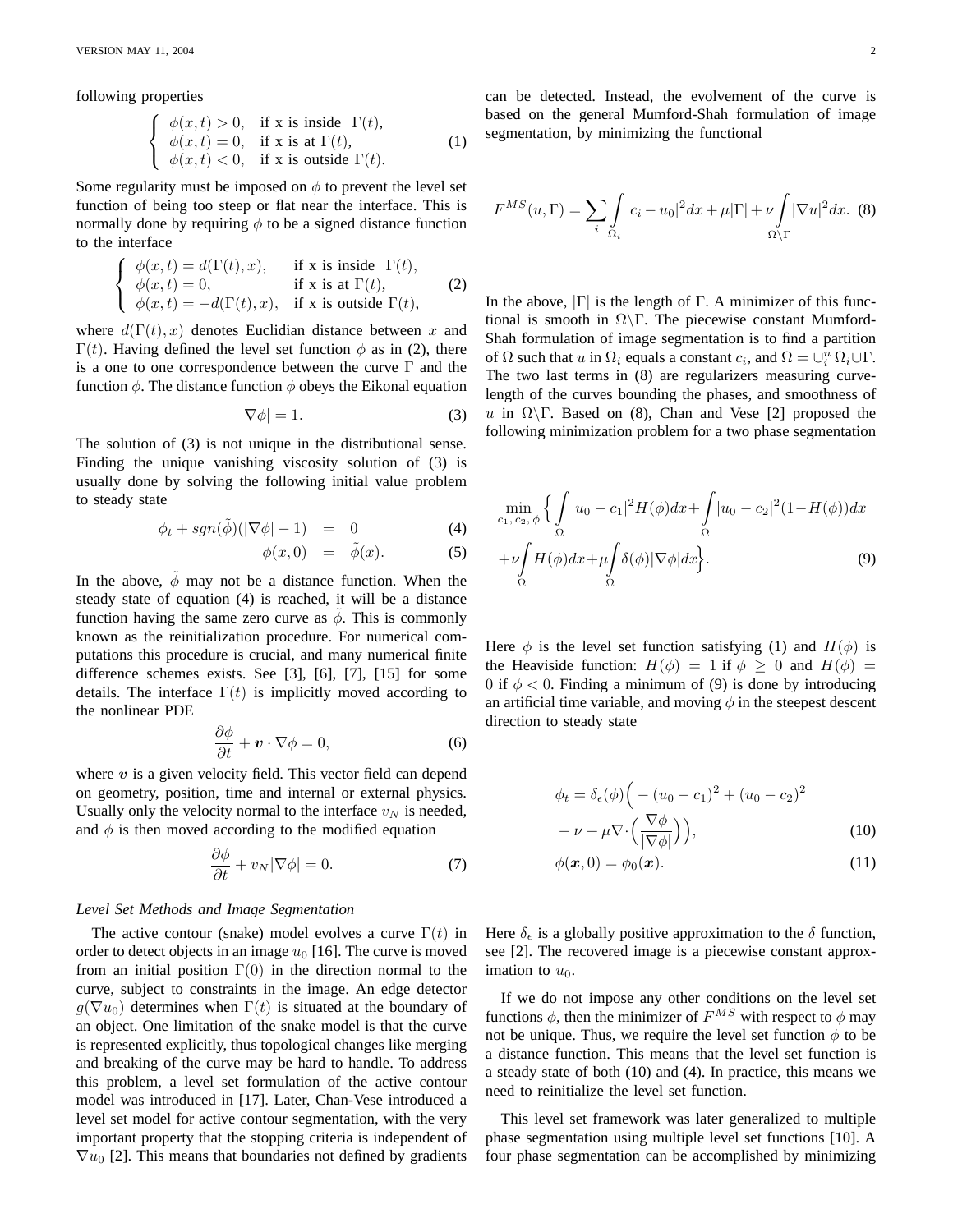the functional

$$
F(c, \phi_1, \phi_2) = \int_{\Omega} |c_1 - u_0|^2 H(\phi_1) H(\phi_2) dx + \int_{\Omega} |c_2 - u_0|^2 H(\phi_1) (1 - H(\phi_2)) dx + \int_{\Omega} |c_3 - u_0|^2 (1 - H(\phi_1)) H(\phi_2) dx \qquad (12) + \int_{\Omega} |c_4 - u_0|^2 (1 - H(\phi_1)) (1 - H(\phi_2)) dx + \nu \int_{\Omega} H(\phi_1) + \nu \int_{\Omega} H(\phi_2) dx + \mu \int_{\Omega} \delta(\phi_1) |\nabla \phi_1| dx + \mu \int_{\Omega} \delta(\phi_2) |\nabla \phi_2| dx.
$$

Having determined  $\mathbf{c} = \{c_i\}_{i=1}^4$ ,  $\phi_1$  and  $\phi_2$  by the minimization of (12), four different regions can be identified by the sign of the two level set functions such that

$$
u(\boldsymbol{x}) = \begin{cases} c_1, & \text{if } \phi_1(\boldsymbol{x}) > 0, \ \phi_2(\boldsymbol{x}) > 0, \\ c_2, & \text{if } \phi_1(\boldsymbol{x}) > 0, \ \phi_2(\boldsymbol{x}) < 0, \\ c_3, & \text{if } \phi_1(\boldsymbol{x}) < 0, \ \phi_2(\boldsymbol{x}) > 0, \\ c_4, & \text{if } \phi_1(\boldsymbol{x}) < 0, \ \phi_2(\boldsymbol{x}) < 0. \end{cases}
$$
(13)

By utilizing the Heaviside function, the recovered cartoon image u consisting of four phases can be written as

$$
u = c_1 H(\phi_1) H(\phi_2) + c_2 H(\phi_1) (1 - H(\phi_2)) + c_3 (1 - H(\phi_1)) H(\phi_2) + c_4 (1 - H(\phi_1)) (1 - H(\phi_2)).
$$
\n(14)

Increasing the number of phases is done by increasing the number of level set functions. N level set functions are needed to represent up to  $2^N$  phases.

In our paper we solve the piecewise constant Mumford-Shah segmentation using a slightly different level set approach. We separate the connection between the level set function and the distance function. This means that we get rid of the reinitialization procedure. In our approach, we impose a quadratic constraint on the level set functions, i.e.  $\phi_i^2 = 1$ . Our approach is truely variational, i.e. the equations we need to solve are coming from the Euler-Lagrange equations for some smooth convex functions. The problem of non-differentiability associated with the Heaviside and Delta functions is avoided.

# III. OUR LEVEL SET APPROACH

To introduce our level set idea, let us first assume that the interface is enclosing  $\Omega_1 \subset \Omega$ . By standard level set methods the interior of  $\Omega_1$  is represented by points  $x : \phi(x) > 0$ , and the exterior of  $\Omega_1$  is represented by points  $x : \phi(x) < 0$ , as in (1). We instead use a discontinuous level set function  $\phi$ , with  $\phi(x) = 1$  if x is an interior point of  $\Omega_1$  and  $\phi(x) = -1$ if x is an exterior point of  $\Omega_1$ 

$$
\phi(\boldsymbol{x}) = \begin{cases}\n\text{if } \boldsymbol{x} \text{ int}(\Omega_1), \\
-1 \text{ if } \boldsymbol{x} \text{ ext}(\Omega_1).\n\end{cases}
$$
\n(15)

 $Γ$  is implicitly defined as the discontinuity of  $φ$ . This representation can be used for different applications where subdomains need to be identified. In order to use this idea for image segmentation, we use (15) to represent piecewise constant functions. Let us assume that  $u_0$  is an image consisting of two distinct regions  $\Omega_1$  and  $\Omega_2$ , and we want to construct a piecewise continuous approximation u to  $u_0$ . Let  $u(x) = c_1$  in  $\Omega_1$ , and  $u(x) = c_2$  in  $\Omega_2$ . If  $\phi(x) = 1$  in  $\Omega_1$ , and  $\phi(x) = -1$ in  $\Omega_2$ , u can be written as the sum

$$
u = \frac{c_1}{2}(\phi + 1) - \frac{c_2}{2}(\phi - 1).
$$
 (16)

The formula (16) can be generalized to represent functions with more than two constant values by using multiple level set functions following the essential ideas of the level set formulation used in [4], [10]. A function having four constant values can be associated with two level set functions  $\{\phi_i\}_{i=1}^2$ satisfying  $\phi_i^2 = 1$ . More precisely, a function given as

$$
u = \frac{c_1}{4}(\phi_1 + 1)(\phi_2 + 1) - \frac{c_2}{4}(\phi_1 + 1)(\phi_2 - 1)
$$
  
-  $\frac{c_3}{4}(\phi_1 - 1)(\phi_2 + 1) + \frac{c_4}{4}(\phi_1 - 1)(\phi_2 - 1).$  (17)

is a piecewise constant function of the form

$$
u(\boldsymbol{x}) = \begin{cases} c_1, & \text{if } \phi_1(\boldsymbol{x}) = 1, \phi_2(\boldsymbol{x}) = 1, \\ c_2, & \text{if } \phi_1(\boldsymbol{x}) = 1, \phi_2(\boldsymbol{x}) = -1, \\ c_3, & \text{if } \phi_1(\boldsymbol{x}) = -1, \phi_2(\boldsymbol{x}) = 1, \\ c_4, & \text{if } \phi_1(\boldsymbol{x}) = -1, \phi_2(\boldsymbol{x}) = -1. \end{cases}
$$

Introducing basis functions  $\psi_i$  as in the following

$$
u = c_1 \underbrace{\frac{1}{4}(\phi_1 + 1)(\phi_2 + 1)}_{\psi_1}
$$
  
+
$$
c_2 \underbrace{(-1)\frac{1}{4}(\phi_1 + 1)(\phi_2 - 1)}_{\psi_2} + \cdots,
$$
 (18)

we see that  $u$  can be written as

$$
u = \sum_{i=1}^{4} c_i \psi_i.
$$
 (19)

For more general cases, we could use  $N$  level set functions for to produce  $2^N$  number of phases. To simplify notation, we define the vectors  $\phi = \{\phi_1, \phi_2, \dots, \phi_N\}$ and  $c = \{c_1, c_2, \ldots, c_{2^N}\}.$  For  $i = 1, 2, \ldots, 2^N$ , let  $(b_1^{i-1}, b_2^{i-1}, \ldots, b_N^{i-1})$  be the binary representation of  $i-1$ , where  $\overline{b}_j^{\overline{i}-1} = 0 \vee 1$ . Furthermore, set

$$
s(i) = \sum_{j=1}^{N} b_j^{i-1},
$$
\n(20)

and write  $\psi_i$  as the product

$$
\psi_i = \frac{(-1)^{s(i)}}{2^N} \prod_{j=1}^N (\phi_j + 1 - 2b_j^{i-1}).
$$
 (21)

Then a function u having  $2^N$  constant values can be written as the weighted sum

$$
u = \sum_{i=1}^{2^N} c_i \psi_i.
$$
 (22)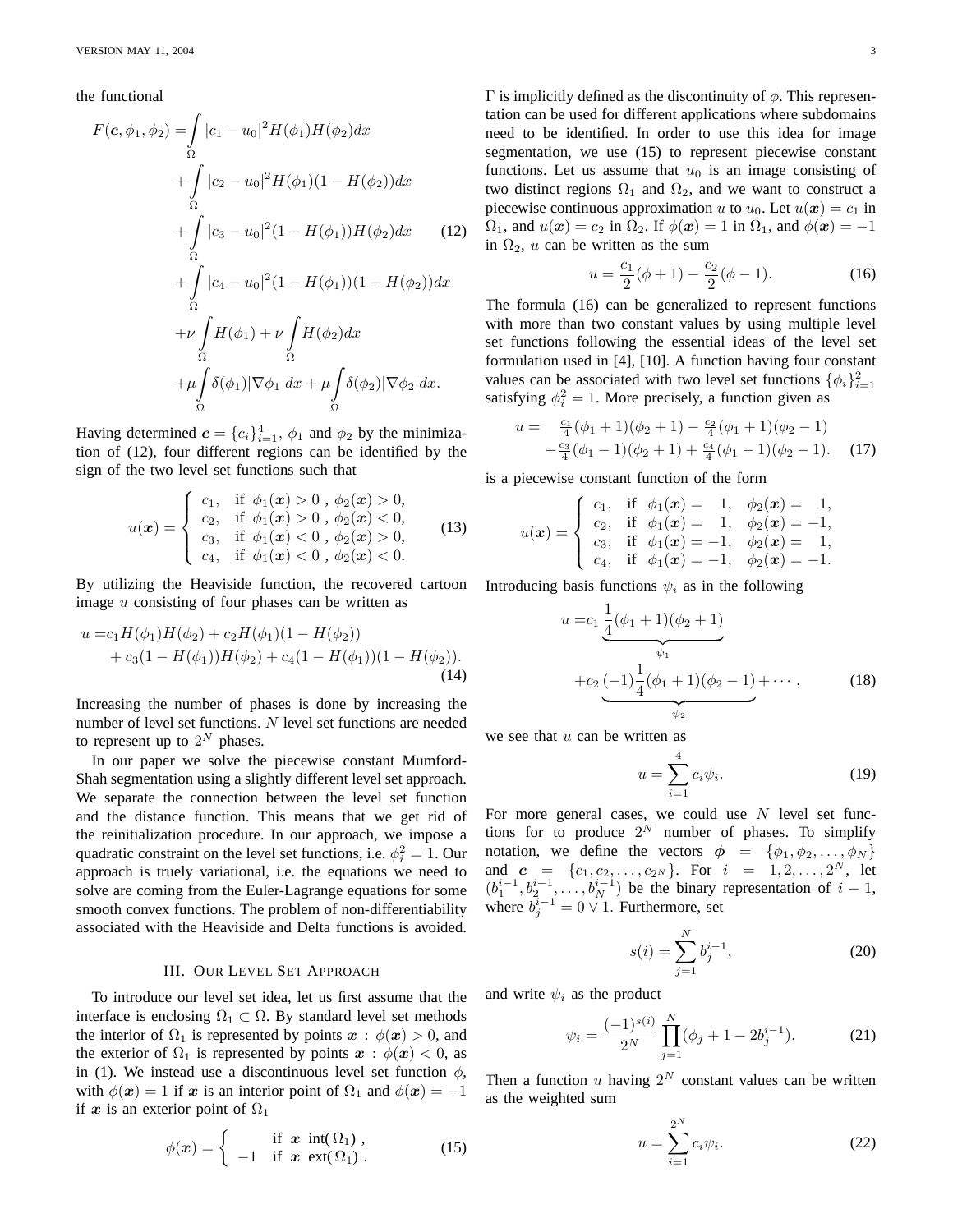If the level set functions  $\phi_i$  satisfy  $\phi_i^2 = 1$  and  $\psi_i$  are defined as in (19) or (21), then  $\text{supp}(\psi_i) = \Omega_i$ ,  $\psi_i = 1$  in  $\Omega_i$ , and  $\text{supp}(\psi_i) \cap \text{supp}(\psi_j) = \emptyset$  when  $j \neq i$ . This ensures nonoverlapping phases, and in addition  $\bigcup_i \text{supp}(\psi_i) = \Omega$ , which prevents vacuums.

If the level set functions satisfy  $\phi_i^2 = 1$ , then we can use the basis functions  $\psi_i$  to calculate the length of the boundary of  $\Omega_i$  and the area inside  $\Omega_i$ , i.e.

$$
|\partial\Omega_i| = \int_{\Omega} |\nabla \psi_i| dx, \quad \text{and} \quad |\Omega_i| = \int_{\Omega} \psi_i dx. (23)
$$

In fact, measuring the length of boundaries by using this representation is more accurate than using the  $\int \delta(\phi_i)|\nabla \phi_i| dx$ which is done in [2], [10]. This is due to the fact that their regularizer does not treat every edge equally, by measuring some edges once and other edges two times, i.e. some edges are treated as more important than other edges, as pointed out by Chan and Vese [10]. Our method on the contrary counts every edge two times, and thus all the edges are treated equally. A simple example illustrating the difference between the two regularizers is shown in Fig. 1. Uisng  $\int \delta(\phi_i)|\nabla \phi_i| dx$  as the regularizer, the length of dashed line in Fig. 1(b) is counted once while the thick line is counted twice. Using our approach, the length for all the lines are counted twice.



Fig. 1. (a) A simple image consisting of three phases. (b) If  $\int \delta(\phi_i)|\nabla \phi_i| dx$ is used as a regularizer, the different edges are not treated in a similar fashion.The edge with the (thick) dashed line is measured once and the other (thick) edges are measured twice. Moreover, in general it is impossible to determine how each edge is supposed to be measured. (c) Using our representation, all edges are measured two times.

### IV. MINIMIZATION PROBLEM

We have now introduced a way to represent a piecewise constant function  $u$  by using the binary level set functions. Based on this we propose to minimize the following functional to find a segmentation for a given image  $u_0$ 

$$
F(\boldsymbol{\phi}, \mathbf{c}) = \frac{1}{2} \int_{\Omega} |u - u_0|^2 dx + \beta \sum_{i=1}^{2^N} \int_{\Omega} |\nabla \psi_i| dx. \tag{24}
$$

In the above,  $\beta$  is a nonnegative parameter controlling the regularizing,  $u$  is a piecewise constant function depending on  $\phi$  and c, as in (22). The first term of (24) is a least square functional, measuring how well the piecewise constant image u approximates  $u_0$ . The second term is a regularizer measuring the Total Variation (TV) of the basis functions. Essentially this regularizer measures length of the edges in the image  $u_0$ . Considering the constraints imposed on the level set functions, we find that the segmentation problem is the following constrained minimization problem

$$
\min_{\boldsymbol{\phi}, \boldsymbol{c}} F(\boldsymbol{\phi}, \boldsymbol{c}), \quad \text{subject to} \quad \phi_i^2 = 1, \forall i. \tag{25}
$$

Recall that  $\phi$  is a vector having N elements  $\phi_i$ . For notational simplicity, we introduce a vector  $K(\phi)$  of the same dimension as  $\phi$  with  $K_i(\phi) = \phi_i^2 - 1$ . It is easy to see that

$$
\phi_i^2 = 1, \forall i \Leftrightarrow \mathbf{K}(\phi) = \mathbf{0}.\tag{26}
$$

We use two related methods to solve the minimization problem (25), a projection Lagrangian approach, and an augmented Lagrangian approach. This leads to two related iterative algorithms for image segmentation. The projection Lagrangian method is first described.

### *A. A Projection Lagrangian Algorithm*

The Lagrangian functional involves both  $F$  and the constraint  $K$ 

$$
L(\phi, \mathbf{c}, \boldsymbol{\lambda}) = F(\phi, \mathbf{c}) + \sum_{i=1}^{N} \int_{\Omega} \lambda_i K_i dx.
$$
 (27)

Here  $\lambda = {\lambda_i}_{i=1}^N$  is a vector of functions of the same dimension as  $\phi$ , called the Lagrange multipliers. Note that when the constraint is fulfilled, the Lagrangian term vanishes, and  $L = F$ . We search for a saddle point of (27), which in turn will give a minimizer of  $(25)$ . At a saddle point of L we must have

$$
\frac{\partial L}{\partial \phi_i} = 0, \quad \frac{\partial L}{\partial c_i} = 0, \quad \frac{\partial L}{\partial \lambda_i} = 0, \quad \forall i. \tag{28}
$$

The saddle point is sought by minimizing L with respect to  $\phi$ and c, and maximizing with respect to  $\lambda$ . By maximizing  $\lambda$ the constraint must be fulfilled at convergence, otherwise the Lagrangian term of (27) will not vanish. From the definition of  $L$ , we see that

$$
\frac{\partial L}{\partial \phi_i} = \frac{\partial F}{\partial \phi_i} + \sum_{j=1}^N \lambda_j \frac{\partial K_j}{\partial \phi_i}
$$
  
=  $(u - u_0) \sum_{j=1}^{2^N} c_j \frac{\partial \psi_j}{\partial \phi_i} - \beta \sum_{j=1}^{2^N} \nabla \cdot \left(\frac{\nabla \psi_j}{|\nabla \psi_j|}\right) \frac{\partial \psi_j}{\partial \phi_i} + 2\lambda_i \phi_i.$  (29)

Using formulas (16), (17) and (21), it is easy to get  $\partial \psi_j / \partial \phi_i$ . Since  $u = \sum_i c_i \psi_i$ , and only the first term of F depends on  $u$ , the derivative with respect to  $c_i$  becomes

$$
\frac{\partial L}{\partial c_i} = \int_{\Omega} \frac{\partial L}{\partial u} \frac{\partial u}{\partial c_i} dx = \int_{\Omega} \frac{\partial F}{\partial u} \frac{\partial u}{\partial c_i} dx = \int_{\Omega} (u - u_0) \psi_i dx.
$$
\n(30)

The derivative of L with respect to  $\lambda_i$  essentially recovers the constraint:  $\Omega$ 

$$
\frac{\partial L}{\partial \lambda_i} = K_i = \phi_i^2 - 1.
$$
 (31)

All the derivatives (29), (30), (31) must equal zero at a saddle point of L. To find the saddle point, we shall use an iterative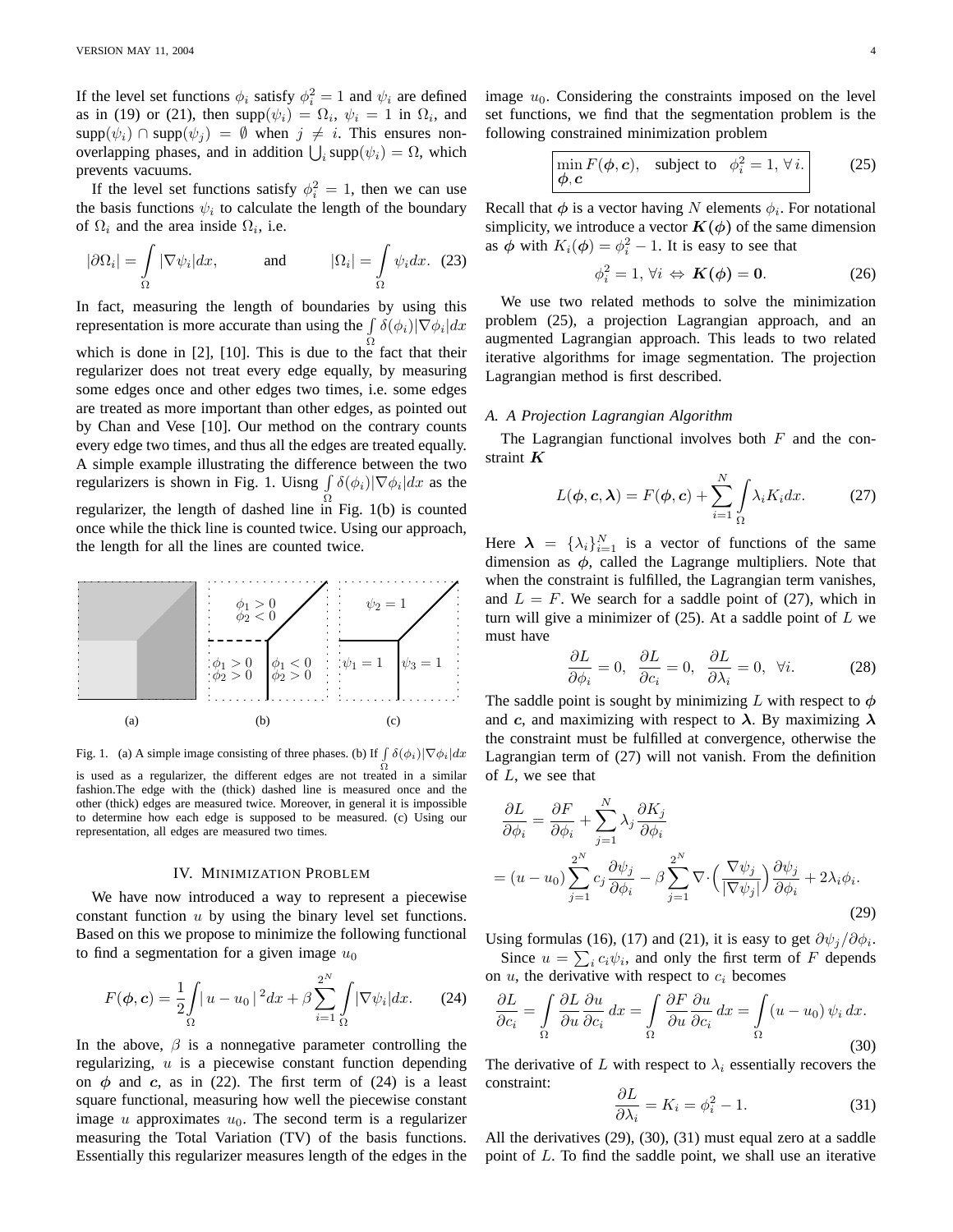algorithm. From initial guesses  $\boldsymbol{\phi}^0, \boldsymbol{c}^0, \boldsymbol{\lambda}^0$ , we iterate towards better approximations  $\dot{\phi}^k, c^k, \lambda^k$ . Since we want the three derivatives (29), (30), (31) to equal zero, we increase  $k$  until none of  $\phi$ ,  $c$ ,  $\lambda$  changes anymore. Then we have arrived at a saddle point. Using this approach, we need to choose three different schemes to get  $\phi^k, c^k, \lambda^k$  from  $\phi^{k-1}, c^{k-1}, \lambda^{k-1}$ .

First consider the minimization w.r.t.  $\phi$ , which is done by introducing an artificial time variable and solving the PDE

$$
\phi_t = -\frac{\partial L}{\partial \phi},\tag{32}
$$

to steady state. At steady state,  $\phi_t = 0$ , which means  $\frac{\partial L}{\partial \phi_i} =$  $0 \forall i$ . This is exactly what is needed for a saddle point of L. We discretize the time derivative using a forward Euler scheme

$$
\phi_t \approx \frac{\phi^{new} - \phi^{old}}{\Delta t}.
$$
\n(33)

Here  $\Delta t$  is a small positive time step. Combining (32) with (33), and rearranging the terms gives an updating scheme for  $\phi_i$ 

$$
\phi_i^{new} = \phi_i^{old} - \Delta t \frac{\partial L}{\partial \phi_i} (\phi^{old}, \mathbf{c}^{k-1} \mathbf{\lambda}^{k-1}). \tag{34}
$$

Observe that  $\phi_i$  is moved in the steepest descent direction, so this is essentially the gradient method. We use a fixed time step  $\Delta t$ , determined by a trial and error approach. The curvature term in  $\frac{\partial L}{\partial \phi}$  is the most restrictive term to the size of  $\Delta t$ . After a fixed number of iterations we let  $\phi^k = \phi^{new}$ . If an infinite number of iterations were done, i.e.  $t \to \infty$ , we would end up with the exact minimizer of L w.r.t.  $\phi$  at  $c^{k-1}$ ,  $\lambda^{k-1}$ .

Secondly, we consider the minimization of  $L$  w.r.t.  $c$ , which is done by using  $(22)$ . u is a linear combination of the basis functions, thus  $L$  is quadratic in  $c$ . This means the minimization w.r.t. c can be done by solving the  $2^N \times 2^N$ linear system  $Ac = b$ , where  $A_{ij} = (\psi_i, \psi_j)_{L_2(\Omega)}$ , and  $\boldsymbol{b} = (u_0, \psi_i)_{L_2(\Omega)}.$ 

$$
\sum_{i=1}^{2^N} (\psi_i^k, \psi_j^k)_{L_2(\Omega)} c_i^k = (u_0, \psi_i^k)_{L_2(\Omega)}, \quad i = 1, 2 \dots 2^N.
$$
\n(35)

Last, an updating scheme for  $\lambda$  is constructed by combining (28) with (29) and (31). A saddle point of  $L$  must satisfy

$$
0 = \frac{\partial L}{\partial \phi_i} = \frac{\partial F}{\partial \phi_i} + 2\lambda_i \phi_i.
$$
 (36)

By multiplying this equation with  $\phi_i$ , and noting that at a saddle point of L the constraint gives  $\phi_i^2 = 1$ , we can set this into (36) to get

$$
\lambda_i = -\frac{1}{2} \phi_i \frac{\partial F}{\partial \phi_i}.
$$
\n(37)

This is used as an updating scheme for  $\lambda$ :

$$
\lambda_i^k = -\frac{1}{2} \phi_i^k \frac{\partial F}{\partial \phi_i} (\phi^k, \mathbf{c}^k).
$$
 (38)

Now the three updating formulas (34), (35) and (38) are combined to construct an algorithm using the Lagrangian approach. This scheme is essentially a projection Lagrangian algorithm.

# **Algorithm 1** (A Projection Lagrangian Method.)

**Initialize**  $c^0$ ,  $\phi^0$ ,  $\lambda^0$ . 1. Update  $\phi^k$  by (34), to approximately solve  $L(e^{k-1}, \phi^k, \lambda^{k-1}) = \min_{\phi} L(e^{k-1}, \phi, \lambda^{k-1}).$ 2. Construct  $u(e^{k-1}, \phi^k)$  by  $u = \sum_{i=1}^{2^N} c_i^{k-1} \psi_i^k.$ 3. Update  $c^k$  by (35), to solve  $L(\boldsymbol{c}^k, \, \boldsymbol{\phi}^k, \, \boldsymbol{\lambda}^{k-1}) = \min_{\boldsymbol{c}} L(\boldsymbol{c}, \, \boldsymbol{\phi}^k, \, \boldsymbol{\lambda}^{k-1}).$ 4. Update the multiplier by  $\lambda_i^k = -\frac{1}{2}\phi_i^k \frac{\partial F}{\partial \phi_i}(\boldsymbol\phi^k, \boldsymbol{c}^k), \quad \forall i = 1, 2, \dots, 2^N.$ 5. Test convergence. If necessary,  $k \leftarrow k + 1$ , repeat.

*Remark 1:* The minimization w.r.t. c done in step 3 should not be done too early in the process, e.g. not before  $|\phi_i| \approx 1$ , otherwise the matrix inversion in (35) becomes ill-conditioned. Minor pertubations of the level set functions will result in large errors of the  $c_i$ -values. If  $|\phi_i|$  is far from 1, then  $\psi_i$  is far from orthogonal to  $\psi_j$ , and the inner product  $(\psi_i, \psi_j)$  in (35) will give contributions at points where it should not. This means that the matrix inversion in (35) does not give a good approximation to c unless  $|\phi_i| \approx 1 \ \forall i$ .

*Remark 2:* The time step used in the gradient iteration in step 1 is controlled by the size of  $\nabla \cdot \left( \frac{\nabla \psi_i}{|\nabla \psi_i|} \right)$ . This term controls the curvature of  $\psi_i$ , i.e. essentially the second order derivatives of  $\psi_i$ . If the curvature becomes big, (this is the case when  $\psi$  becomes discontinuous), it might violate the CFL stability condition of the numerical scheme, unless the value of  $\beta$  is small. Thus larger  $\beta$  values require smaller time steps and vice versa.

*Remark* 3: The number *n* of gradient iterations performed in step 1 is usually set to a small number  $n \approx 10$ . This means that a gradient iteration is performed  $n$  times before the other steps in the algorithm are done. The minimization w.r.t.  $\phi$  is therefore not exact, but increasing  $n \to \infty$  would hopefully give an exact minimizer. We have observed that using ten gradient iterations usually gives a sufficiently good approximation to the exact minimizer before the other steps of the algorithm are performed.

### *B. Augmented Lagrangian Algorithm*

We can also solve the minimization problem by the augmented Lagrangian method. This is a combination of the multiplier method and the penalization method. Define the augmented Lagrangian functional as

$$
L_{\mu}(\boldsymbol{\phi}, \mathbf{c}, \boldsymbol{\lambda}) = F(\boldsymbol{\phi}, \mathbf{c}) + \sum_{i=1}^{N} \int_{\Omega} \lambda_{i} K_{i} dx + \frac{1}{2} \mu \sum_{i=1}^{N} \int_{\Omega} K_{i}^{2} dx.
$$
\n(39)

Here  $\mu > 0$  is a penalization parameter, and the last term of (39) is called a penalization term. Similarly as in the Lagrangian approach, to minimize  $F(\phi, c)$ , we need to find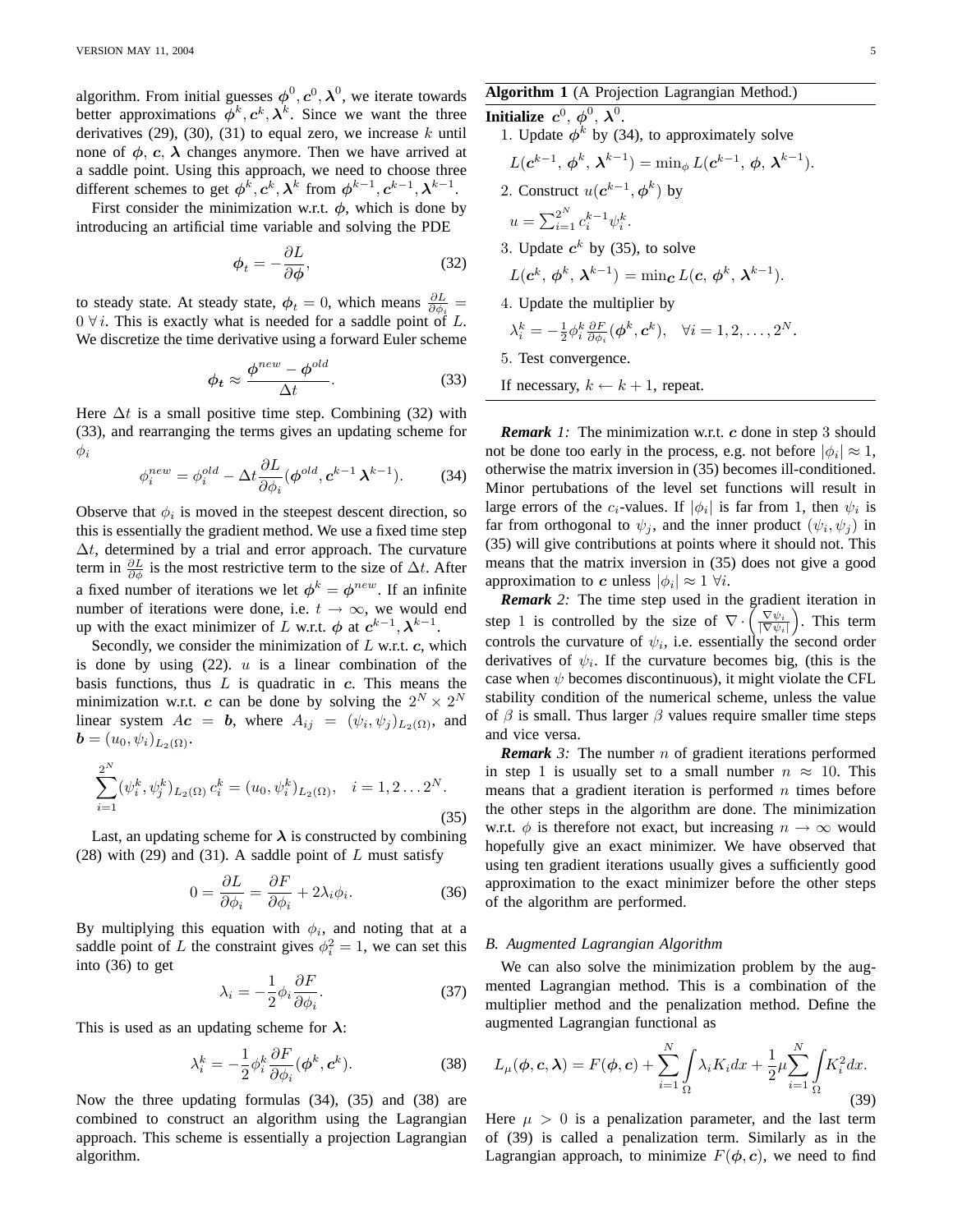a saddle point of (39). Thus we need updating schemes for  $\phi$ , c and  $\lambda$ . Both  $\phi$  and c are updated using the same techniques as in the Lagrangian approach. Hence we only need a new scheme for updating  $\lambda$ , in addition to a scheme for updating the penalization parameter  $\mu$ . These two schemes are interconnected.

The original idea of a penalty method is to iteratively force the constraint to be fulfilled by increasing  $\mu$  to  $\infty$ . For the augmented Lagrangian method, due to the Lagrangian multipliers, the constraints are satisfied even if we use a fixed penalization parameter  $\mu$ . In practice, better convergence can be obtained if we increase the value of the penalization parameter. Let  $\lambda^k$  denotes  $\lambda$  at the  $k^{\text{th}}$  iteration. Following the approach in [18], [19], we use the following updating scheme

$$
\lambda^{k} = \lambda^{k-1} + \mu K(\phi^{k}). \tag{40}
$$

Having determined  $\lambda^{k-1}$ , we minimize  $L_{\mu}$  w.r.t.  $\phi$  by the gradient method updating scheme

$$
\phi_i^{new} = \phi_i^{old} - \Delta t \frac{\partial L_\mu}{\partial \phi_i} (\phi^{old}, \mathbf{c}^{k-1}, \lambda_i^{k-1}), \qquad (41)
$$

where

$$
\frac{\partial L_{\mu}}{\partial \phi_i} = (u - u_0) \sum_{j=1}^{2^N} c_j \frac{\partial \psi_j}{\partial \phi_i}
$$
(42)

$$
- \beta \sum_{j=1}^{2^N} \nabla \cdot \left( \frac{\nabla \psi_j}{|\nabla \psi_j|} \right) \frac{\partial \psi_j}{\partial \phi_i}
$$
(43)

$$
+ 2\lambda_i \phi_i + 2\mu(\phi_i^2 - 1)\phi_i.
$$
 (44)

Like in the first algorithm, after a few iterations we set  $\phi^k =$  $\phi^{new}$ . The constraints  $K_i$  are independent of the constant values  $c_i$  and thus the updating for the  $c_i$  values will still be the same.

| <b>Algorithm 2</b> (An augmented Lagrangian Method.)                                                                                                                           |
|--------------------------------------------------------------------------------------------------------------------------------------------------------------------------------|
| Initialize $c^0$ , $\phi^0$ , $\lambda^0$ , $\mu$ .                                                                                                                            |
| 1. Update $\phi^k$ by (41), to approximately solve                                                                                                                             |
| $L_{\mu}(c^{k-1}, \phi^k, \lambda^{k-1}) = \min_{\phi} L_{\mu}(c^{k-1}, \phi, \lambda^{k-1}).$                                                                                 |
| 2. Construct $u(e^{k-1}, \phi^k)$ by                                                                                                                                           |
| $u = \sum_{i=1}^{2^{N}} c_i^{k-1} \psi_i^k$ .                                                                                                                                  |
| 3. Update $c^k$ by (35), to solve                                                                                                                                              |
| $L_{\mu}(\boldsymbol{c}^k, \boldsymbol{\phi}^k, \boldsymbol{\lambda}^{k-1}) = \min_{\boldsymbol{c}} L_{\mu}(\boldsymbol{c}, \boldsymbol{\phi}^k, \boldsymbol{\lambda}^{k-1}).$ |
| 4. Update the multiplier by                                                                                                                                                    |
| $\lambda^k = \lambda^{k-1} + \mu K(\phi^k).$                                                                                                                                   |

5. Test convergence.

If necessary, 
$$
k \leftarrow k + 1
$$
, iterate again.

This algorithm has a linear convergence and its convergence has been analyzed in Kunisch and Tai [20] under a slightly different context. This algorithm has also been used in Chan and Tai [4], [21] for a level set method for elliptic inverse problems.

*Remark 1:* In most of our simulations we have set  $\mu$  to be constant during the processing. This is done to make the simulations as "safe" as possible. Better convergence behavior can be expected if  $\mu$  is increased during the iterations, but be aware of ill-conditioning if  $\mu$  is increased too quickly. This is a common approach when using the augmented Lagrangian method. See [18], [19] for details concerning the general algorithm.

*Remark* 2: As in the first algorithm, c should not be updated too early in the process, to avoid ill-conditioning when inverting the matrix A. See Remark 1 of Algorithm 1.

*Remark* 3: In this algorithm,  $\Delta t$  in the gradient iteration depends on both  $\beta$  and  $\mu$ . A large  $\beta$  or  $\mu$  require a small  $\Delta t$ . The constant  $\beta$  can be looked at as a parameter controlling the connectivity or oscillations of the different phases. A bigger  $\beta$  value will suppress oscillations, while a bigger  $\mu$  makes the level set functions  $\phi_i$  converging to  $\pm 1$  quicker. Choosing  $\mu$ too big will reduce the influence of the fitting term  $F(\phi, c)$  and thus may increase the iteration number needed to converge to the true solution. For practical problems, it is normally not too difficult to find a approximate range for these two parameters.

# V. NUMERICAL EXPERIMENTS

In this section numerical results are presented. Essentially our model has two parameters,  $\beta$  and  $\mu$ . When using the projection Lagrangian algorithm, the only parameter is  $\beta$ . We keep the penalty parameter  $\mu$  constant in the simulations when the augmented Lagrangian method is used. This means the number of iterations needed before convergence is not necessarily optimal, but it makes the problem less ill-conditioned than by increasing  $\mu$ . For most of the tests we have done, the parameters are chosen in the following range

$$
10^{-3} \le \beta \le 1
$$
 and  $10^{-4} \le \mu \le 10^{-1}$ . (45)

These ranges are not strict, but can serve as a guide. In each numerical test, we report the specific values used for  $\beta$  and  $\mu$ . In all the simulations shown, we use  $\phi^0 \equiv 0$ . Most of the images are imposed with noise, and we assume the noise is additive

$$
u_0 = u + \eta,\tag{46}
$$

where  $\eta$  is Gaussian distributed noise. For each of the examples containing noise, we report the Signal to Noise Ratio

(SNR): 
$$
SNR = \frac{\text{Variance of Data}}{\text{Variance of Noise}}.
$$
 (47)

If  $SNR \approx 1$ , the observation data is very noisy.

Even though the framework developed in this article is applicable for multiple level set functions, we only show numerical results using one or two level set functions. When using two functions, there is a need for an initial approximation of c. This is done by the following process: First a median filter is applied to the image, to produce a smoothed temporary image  $u_{tmp}$ , e.g.  $u_{tmp}(x_{ij})$  is taken to be the mean of a set of neighbor points of  $u_0(x_{ij})$ . Afterwards, a simple isodata approach is applied on  $u_{tmp}$  to find  $c^0$ , an approximation to the optimal  $c$ . We refer the reader to  $[22]$  for a discussion of the isodata algorithm. When using only one level set function,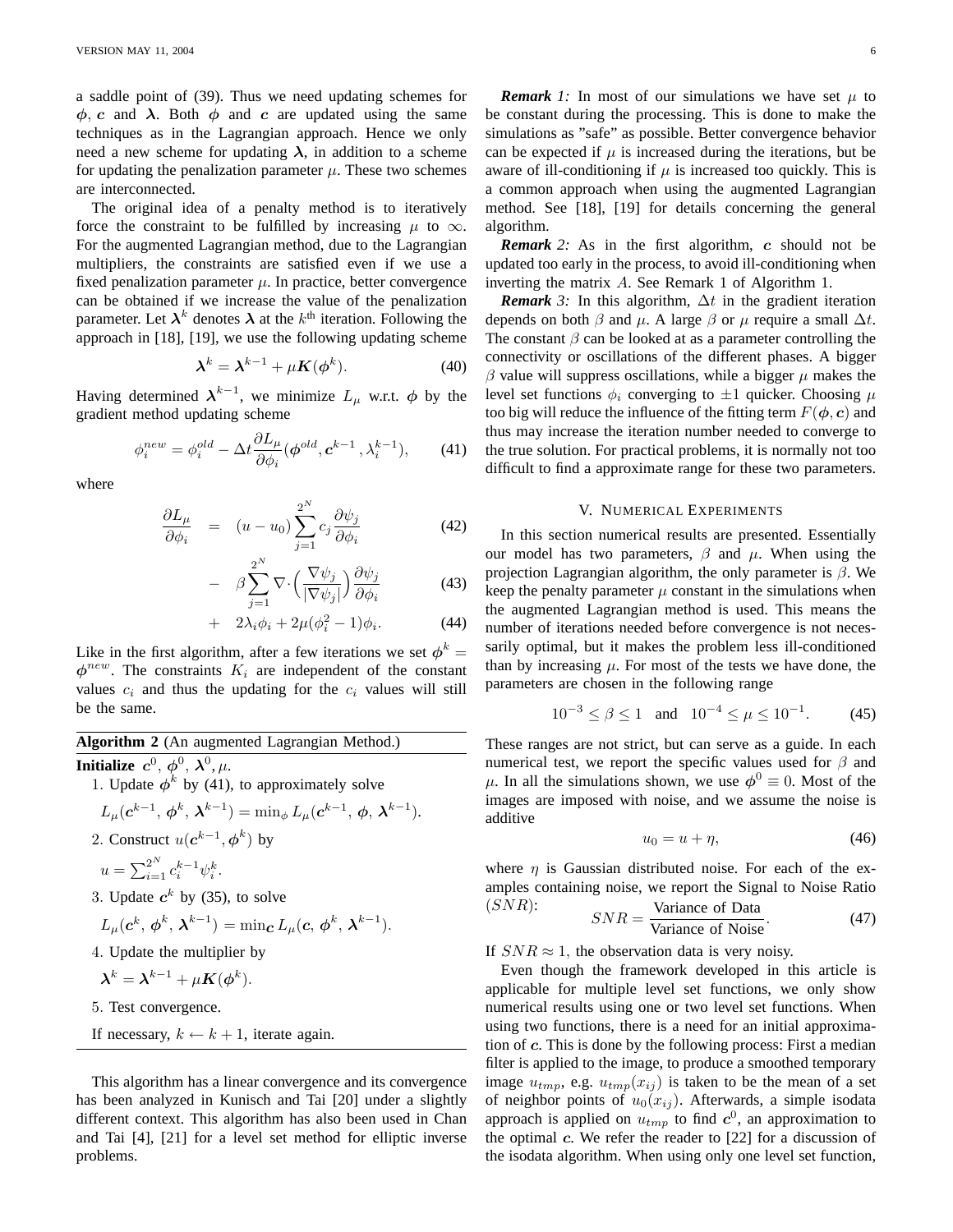the initial value for  $c$  is not important, the algorithm converges to the same solution even if we start with an initial value far from the true one. This is due to the uniform convex nature of the objective functional in the two subdomain case. All the examples shown are processed using the augmented Lagrangian Algorithm.

# *A. One Level Set Function*

**Example 1.** We start with an example where one level set function is used to detect two different subdomains. We want to test our algorithms on a really challenging image with scattered data, i.e. a satellite image of Europe showing clusters of light. For our algorithms to work, the level set functions must converge to  $\pm 1$ . Which point the level set function should equal to 1 and which point the level set function should equal to  $-1$  is influenced by the value of the regularization parameter β. With a bigger  $β$ , the obtained image is more "connected", see Fig. 2. With a smaller  $\beta$  the image is less "connected". No matter what kind of value we choose for  $\beta$ , the algorithms are able to get the level set function to converge to  $\pm 1$ . Three of the computed results are shown in Figs.  $2(b)$ , (c) and (d). The recovered images are very similar to the results obtained in [2], [14].



Fig. 2. Segmentation of a scattered data of a satelite image of Europe using different values for  $\beta$ . We have used a fixed  $\mu = 10$ . Different values of  $\beta$ influence the connectivity of the different parts of the resulting image. (b), (c) and (d) u piecewise constant approximations using  $\beta = 1e^{-3}$ ,  $\beta = 5e^{-3}$ and  $\beta = 1e^{-2}$ .

In this example, 100 iterations were needed for convergence.

**Example 2.** In this example, we introduce a technique which can be used for accelerating the convergence of the two algorithms. At convergence, the level set functions should approach  $\pm 1$ . After a few gradient iterations, the level set functions could already have the correct sign, but it might take many iterations to get  $\phi$  exactly to  $\pm 1$ . This is a common behavior of the steepest descent method, due to the slow convergence rate. To accelerate the convergence, we can start the algorithms with an initial value for the level set functions and do a few iterations. We then take the sign of the obtained iterative level set functions as an initial value and start the algorithm again. The step size  $\Delta t$  can be chosen by a linesearch. The technique is tested, and we show the results for a specific image in Fig. 3.



Fig. 3. An image of a galaxy is processed using the modified version of the augmented Lagrangian algorithm with a linesearch. (a) The original image  $u_0$ . (b) u, a piecewise constant approximation to  $u_0$  after 10 iterations with  $\beta = 1e-3$ . (c) u, another piecewise constant approximation with  $\beta = 2e-4$ .

As observed in this example, the number of iterations is decreased dramatically when using the modified algorithm. In the case of two phase segmentation, the functional  $L(\phi, \mathbf{c}, \lambda)$  is globally convex w.r.t. c and  $\phi$ . For multiple phases,  $L(\phi, c, \lambda)$ is only locally convex w.r.t.  $c$  and  $\phi$ . The above technique can accelerate the convergence. However more careful tests are needed to draw some solid conclusions concerning the class of problems where the speedup-technique is applicable.

We have tested our algorithms for some more images than what are reported here for two-phase problems. We have observed that the accuracy and quality of the recovered images are as good as the one produced by the algorithms of [2], [14]. Even though our level set functions are discontinuous, we are always able to use them for tracing interfaces with sharp corners and complicated geometries. In term of capturing corners and geometry, it seems that our method is in no way less capable than the other level set approaches. For two phase problems, our algorithms converge to the true solutions independent of the initial values  $\phi$  and c.

# *B. Two Level Set Functions*

**Example 3.** For our method, we can start with continuous functions for the level set functions. At convergence, the level set functions are discontinuous functions having values  $\pm 1$ . In some sense, we are not moving curves. For a given initial value for the level set functions, our algorithms are just finding the correction directions where the level set functions shall move, i.e. up or down at a given point. This makes it easy for our algorithms to capture objects with "holes" inside the objects. For other level set methods they need to start with curves inside the object, or use approximations to  $H-$  and  $\delta$ −functions having global support if they want to identify inside "holes".

To demonstrate the capability of handling holes, we have tested the algorithms using two level set functions for the image depicted in the upper left corner of Fig. 4. The same image has been tested by other level set methods in [10], [14] giving similar results. The image contains convex and concave shapes and "holes" inside some of the objects. We have imposed the image with noise having  $SNR \approx 7.5$ . Our algorithms are able find all the objects with rather good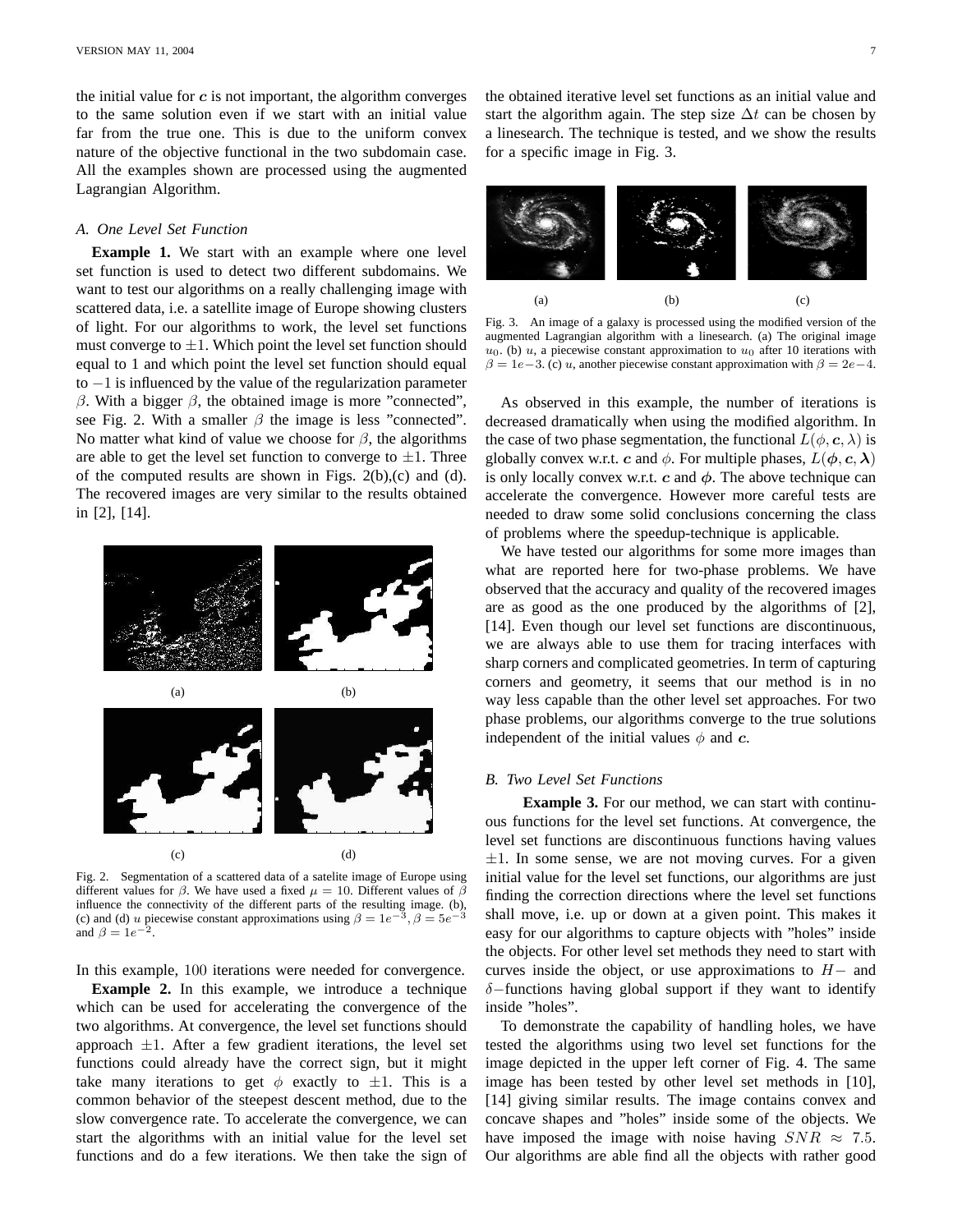accuracy even under a moderate amount of noise, see upper left corner of Fig. 4. The sharp corners, concave shapes and inside "holes" presents no problems for our algorithms.



Fig. 4. Two level set functions are utilized for detecting four regions having distinct intensities. The values for the parameters are  $\mu = 1 \cdot 10^{-4}$  and  $\beta = 1 \cdot 10^{-4}.$ 



Fig. 5. An image of a house is processed using two level set functions. The values for the parameters are  $\mu = 1 \cdot 10^{-2}$  and  $\beta = 5 \cdot 10^{-5}$ .

**Example 4.** In this and the next example, we want to test our algorithms for some realistic images. First we have used an image of a house, where the human eye can see that there are approximately four distinct regions in the images, even though the image is more complicated than that. The algorithm is terminated after 3000 iterations. Some of the objects are rather thin and complicated, see the objects around the door, the windows and the roof. Some of the objects only contain a few pixels. Our discontinuous level set functions seem to have no problems to capture all these fine detailed structures. For the traditional level set methods, the level set functions are continuous, the curvature term, i.e. the term  $\nabla \cdot \left(\frac{\nabla \phi}{|\nabla \phi|}\right)$ in (10) may not be a problem. For our level set method, the level set functions are discontinuous at convergence, thus the curvature term in (29) is very large at the discontinuity but zero in the regions where the level set functions are constant. Our numerical tests show that such a discontinuous term produces

no problem for our method. On the contrary, the large values of the curvature terms suppress unnecessary oscillations in the curves.

**Example 5.** To conclude the numerical section we process a MR-image of a brain. We have picked out an image from the Brainweb database. This is an online database from where synthetic MR-images of the human brain can be downloaded. The input image  $u_0$  in Fig. 6 contain 13% noise and 20% inhomogeneity. We refer the reader to (www.bic.mni.mcgill.ca/brainweb) for explanation of the amount of noise and inhomogeneity. This image is difficult due to the fact that the curves are complicated and the intensity values are not nearly constant inside each phase, since the intensity values have a 20% inhomogeneity inside each phase. The computed result is shown in Fig. 6. We are able to extract four different regions. This is the only example using two level set functions where we do update the penalty parameter. We let  $\mu^0 = 5 \cdot 10^{-3}$  for the first 3000 iterations. Then we set  $\mu = 5 \cdot 10^{-1}$ , and iterate for another 1000 iterations. The accuracy and quality of the segmented image is as good as the results produced by traditional level set methods.

# VI. CONCLUSION

In this work and also in [14], we have proposed some piecewise constant level set methods for capturing interfaces. Numerical experiments show that these methods are able to trace interfaces with complicated geometries and sharp corners. The level set functions are discontinuous at convergence, but the minimization functionals are smooth and at least locally convex. In this work, we have only tested these methods for image segmentation, where we have used some simple gradient methods for the iterative algorithms. Due to the fact that the functionals are smooth, we shall be able design fast iterative algorithms to solve the minimization problems, i.e. by using Newton type of iterations instead of the simple gradient methods. The numerical results indicate that our methods give as good results as the continuous level set functions. Since our methods are not moving the interfaces during the iterative procedure, it has some advantages in treating geometries, for example in a situation where inside "holes" need to be identified. Another virtue of not moving the interfaces is that the restrictions on the time-step are weakened. By using our level set approach, we removed the reinitilization procedure needed for the traditional level set approach. In addition, we also avoided the non-differentiability associated with the Heaviside and Delta functions. It is not necessary to use some smoothed and regularized counter parts for the Heaviside and Delta functions. Our approach is truely variational, i.e. the equations we need to solve are coming from the Euler-Lagrange equations for some smooth convex functions.